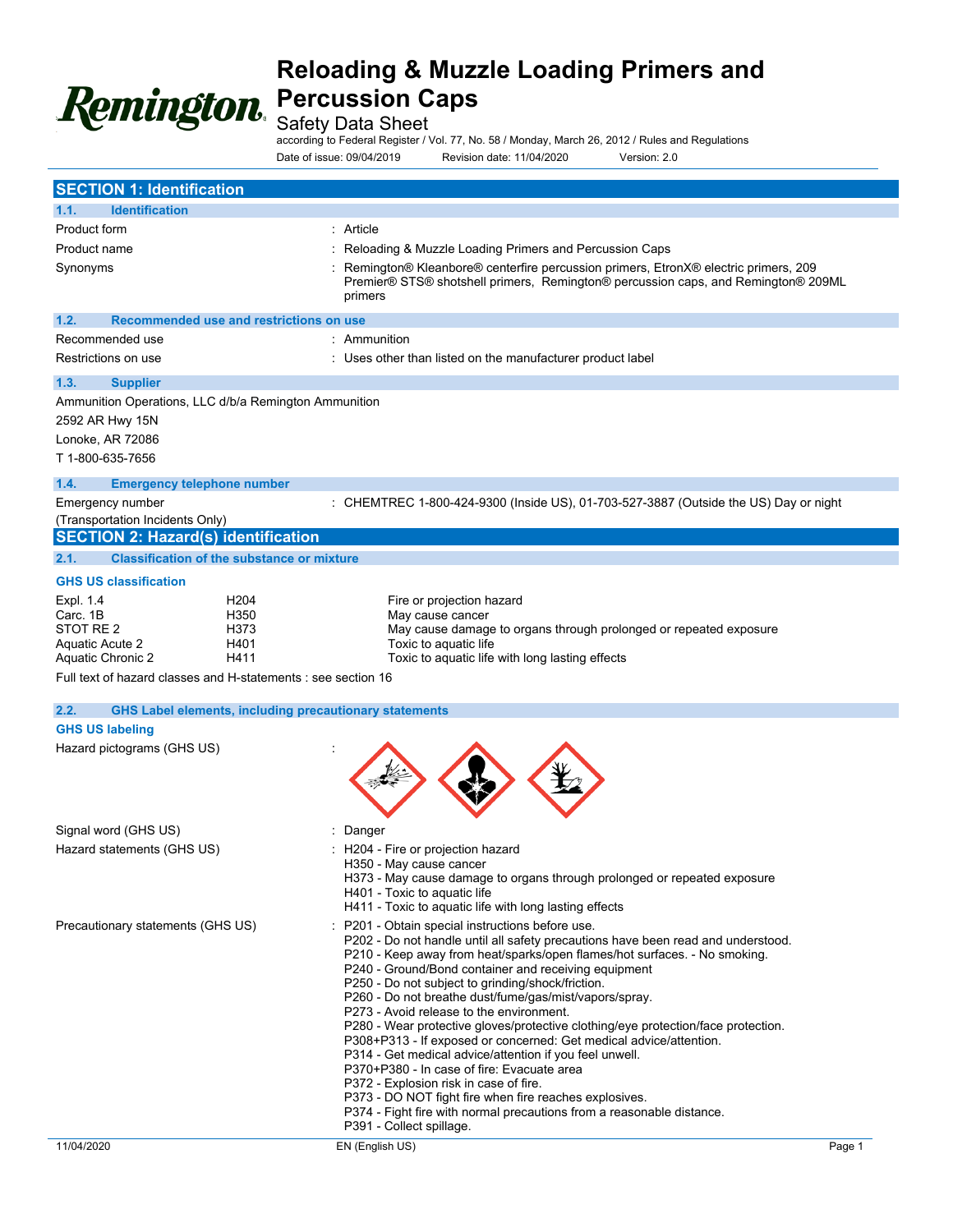Safety Data Sheet

according to Federal Register / Vol. 77, No. 58 / Monday, March 26, 2012 / Rules and Regulations

|                                                                                                                                                                 | P401 - Store in accordance with local regulations on explosives<br>P405 - Store locked up.<br>P501 - Dispose of contents/container to hazardous or special waste collection point, in<br>accordance with local, regional, national and/or international regulation |             |                                                                                                                                                                                       |
|-----------------------------------------------------------------------------------------------------------------------------------------------------------------|--------------------------------------------------------------------------------------------------------------------------------------------------------------------------------------------------------------------------------------------------------------------|-------------|---------------------------------------------------------------------------------------------------------------------------------------------------------------------------------------|
| 2.3.<br>Other hazards which do not result in classification                                                                                                     |                                                                                                                                                                                                                                                                    |             |                                                                                                                                                                                       |
| Other hazards not contributing to the<br>classification                                                                                                         | : None                                                                                                                                                                                                                                                             |             |                                                                                                                                                                                       |
| 2.4.<br><b>Unknown acute toxicity (GHS US)</b>                                                                                                                  |                                                                                                                                                                                                                                                                    |             |                                                                                                                                                                                       |
| Not applicable                                                                                                                                                  |                                                                                                                                                                                                                                                                    |             |                                                                                                                                                                                       |
| <b>SECTION 3: Composition/Information on ingredients</b>                                                                                                        |                                                                                                                                                                                                                                                                    |             |                                                                                                                                                                                       |
| 3.1.<br><b>Substances</b>                                                                                                                                       |                                                                                                                                                                                                                                                                    |             |                                                                                                                                                                                       |
| Not applicable                                                                                                                                                  |                                                                                                                                                                                                                                                                    |             |                                                                                                                                                                                       |
| 3.2.<br><b>Mixtures</b>                                                                                                                                         |                                                                                                                                                                                                                                                                    |             |                                                                                                                                                                                       |
| <b>Name</b>                                                                                                                                                     | <b>Product identifier</b>                                                                                                                                                                                                                                          | %           | <b>GHS US classification</b>                                                                                                                                                          |
| Copper                                                                                                                                                          | (CAS-No.) 7440-50-8                                                                                                                                                                                                                                                | $5 - 88$    | Not classified                                                                                                                                                                        |
| 1,3-Benzenediol, 2,4,6-trinitro-, lead salt                                                                                                                     | (CAS-No.) 15245-44-0                                                                                                                                                                                                                                               | $1 - 7$     | Unst. Expl, H200<br>Acute Tox. 4 (Oral), H302<br>Acute Tox. 4 (Inhalation: dust, mist), H332<br>Carc. 1B, H350<br>STOT RE 2, H373<br>Aquatic Acute 1, H400<br>Aquatic Chronic 1, H410 |
| Barium nitrate                                                                                                                                                  | (CAS-No.) 10022-31-8                                                                                                                                                                                                                                               | $1 - 4$     | Ox. Sol. 2, H272<br>Acute Tox. 4 (Oral), H302<br>Acute Tox. 4 (Inhalation), H332<br>Eye Irrit. 2A, H319                                                                               |
| Antimony sulfide                                                                                                                                                | (CAS-No.) 1345-04-6                                                                                                                                                                                                                                                | $0.1 - 2.5$ | Carc. 2, H351<br>STOT RE 2, H373                                                                                                                                                      |
| 1-Tetrazene-1-carboximidic acid, 4-(aminoiminomethyl)-, 2-<br>nitrosohydrazide                                                                                  | (CAS-No.) 109-27-3                                                                                                                                                                                                                                                 | $0 - 1$     | Unst. Expl, H200                                                                                                                                                                      |
| Full text of hazard classes and H-statements : see section 16                                                                                                   |                                                                                                                                                                                                                                                                    |             |                                                                                                                                                                                       |
| <b>SECTION 4: First-aid measures</b>                                                                                                                            |                                                                                                                                                                                                                                                                    |             |                                                                                                                                                                                       |
| 4.1.<br><b>Description of first aid measures</b>                                                                                                                |                                                                                                                                                                                                                                                                    |             |                                                                                                                                                                                       |
| First-aid measures general                                                                                                                                      | : If you feel unwell, seek medical advice (show the label where possible).                                                                                                                                                                                         |             |                                                                                                                                                                                       |
| First-aid measures after inhalation                                                                                                                             | : Remove person to fresh air and keep comfortable for breathing.                                                                                                                                                                                                   |             |                                                                                                                                                                                       |
| First-aid measures after skin contact                                                                                                                           | : Wash skin with plenty of water.                                                                                                                                                                                                                                  |             |                                                                                                                                                                                       |
| First-aid measures after eye contact                                                                                                                            | : Rinse eyes with water as a precaution.                                                                                                                                                                                                                           |             |                                                                                                                                                                                       |
| First-aid measures after ingestion                                                                                                                              | : Call a poison center/doctor/physician if you feel unwell.                                                                                                                                                                                                        |             |                                                                                                                                                                                       |
| 4.2.<br>Most important symptoms and effects (acute and delayed)                                                                                                 |                                                                                                                                                                                                                                                                    |             |                                                                                                                                                                                       |
| Symptoms/effects                                                                                                                                                | : Not expected to present a significant hazard under anticipated conditions of normal use                                                                                                                                                                          |             |                                                                                                                                                                                       |
| Chronic symptoms                                                                                                                                                | : May cause cancer.                                                                                                                                                                                                                                                |             |                                                                                                                                                                                       |
| 4.3.<br>Immediate medical attention and special treatment, if necessary                                                                                         |                                                                                                                                                                                                                                                                    |             |                                                                                                                                                                                       |
| Not applicable.                                                                                                                                                 |                                                                                                                                                                                                                                                                    |             |                                                                                                                                                                                       |
| <b>SECTION 5: Fire-fighting measures</b>                                                                                                                        |                                                                                                                                                                                                                                                                    |             |                                                                                                                                                                                       |
| Suitable (and unsuitable) extinguishing media<br>5.1.                                                                                                           |                                                                                                                                                                                                                                                                    |             |                                                                                                                                                                                       |
| Suitable extinguishing media                                                                                                                                    | : Water spray. Dry powder. Foam.                                                                                                                                                                                                                                   |             |                                                                                                                                                                                       |
| Unsuitable extinguishing media                                                                                                                                  | : Not determined.                                                                                                                                                                                                                                                  |             |                                                                                                                                                                                       |
| 5.2.<br>Specific hazards arising from the chemical                                                                                                              |                                                                                                                                                                                                                                                                    |             |                                                                                                                                                                                       |
| Explosion hazard                                                                                                                                                | : Explosion risk in case of fire.                                                                                                                                                                                                                                  |             |                                                                                                                                                                                       |
| Reactivity                                                                                                                                                      | : Fire or projection hazard.                                                                                                                                                                                                                                       |             |                                                                                                                                                                                       |
| Special protective equipment and precautions for fire-fighters<br>5.3.                                                                                          |                                                                                                                                                                                                                                                                    |             |                                                                                                                                                                                       |
| : Evacuate area. Do not fight fire when fire reaches explosives. Fight fire with normal precautions<br>Firefighting instructions<br>from a reasonable distance. |                                                                                                                                                                                                                                                                    |             |                                                                                                                                                                                       |
| Protection during firefighting                                                                                                                                  | Do not attempt to take action without suitable protective equipment. Self-contained breathing<br>apparatus. Complete protective clothing.                                                                                                                          |             |                                                                                                                                                                                       |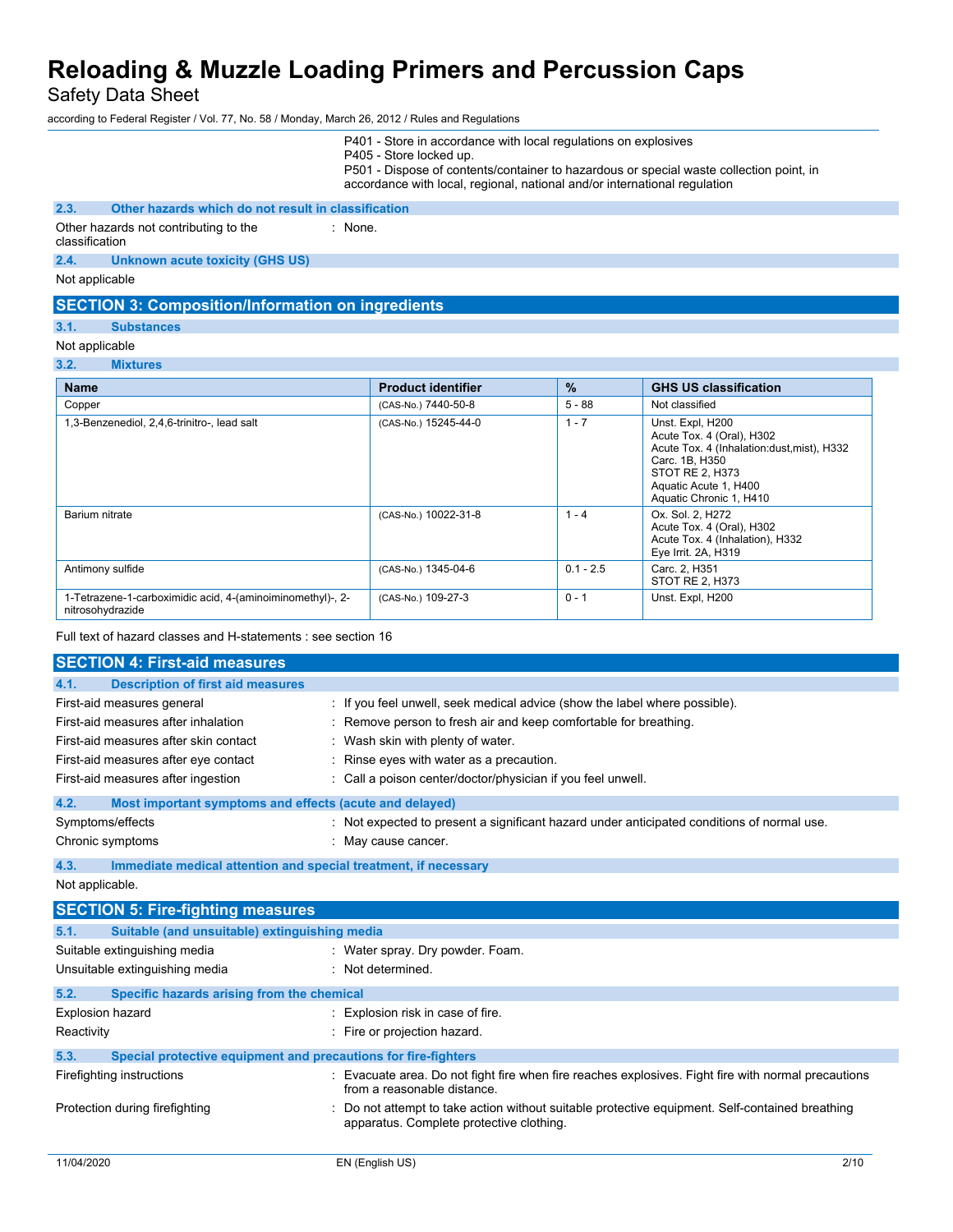Safety Data Sheet

according to Federal Register / Vol. 77, No. 58 / Monday, March 26, 2012 / Rules and Regulations

| <b>SECTION 6: Accidental release measures</b>           |                                                                        |                                                                                                 |                                                                                                                                                                                                                                                                                                                                                                                                                                                                                                                                                                                                                                                                                   |  |
|---------------------------------------------------------|------------------------------------------------------------------------|-------------------------------------------------------------------------------------------------|-----------------------------------------------------------------------------------------------------------------------------------------------------------------------------------------------------------------------------------------------------------------------------------------------------------------------------------------------------------------------------------------------------------------------------------------------------------------------------------------------------------------------------------------------------------------------------------------------------------------------------------------------------------------------------------|--|
| 6.1.                                                    | Personal precautions, protective equipment and emergency procedures    |                                                                                                 |                                                                                                                                                                                                                                                                                                                                                                                                                                                                                                                                                                                                                                                                                   |  |
| 6.1.1.                                                  | For non-emergency personnel                                            |                                                                                                 |                                                                                                                                                                                                                                                                                                                                                                                                                                                                                                                                                                                                                                                                                   |  |
|                                                         | Emergency procedures                                                   | unnecessary personnel.                                                                          | : No open flames, no sparks, and no smoking. Do not breathe dust/fume/gas/mist/vapors/spray.<br>Only qualified personnel equipped with suitable protective equipment may intervene. Evacuate                                                                                                                                                                                                                                                                                                                                                                                                                                                                                      |  |
| 6.1.2.                                                  | For emergency responders                                               |                                                                                                 |                                                                                                                                                                                                                                                                                                                                                                                                                                                                                                                                                                                                                                                                                   |  |
|                                                         | Protective equipment                                                   |                                                                                                 | Do not attempt to take action without suitable protective equipment. For further information<br>refer to section 8: "Exposure controls/personal protection".                                                                                                                                                                                                                                                                                                                                                                                                                                                                                                                      |  |
| 6.2.                                                    | <b>Environmental precautions</b>                                       |                                                                                                 |                                                                                                                                                                                                                                                                                                                                                                                                                                                                                                                                                                                                                                                                                   |  |
|                                                         |                                                                        | Avoid release to the environment. Notify authorities if product enters sewers or public waters. |                                                                                                                                                                                                                                                                                                                                                                                                                                                                                                                                                                                                                                                                                   |  |
| 6.3.                                                    |                                                                        | Methods and material for containment and cleaning up                                            |                                                                                                                                                                                                                                                                                                                                                                                                                                                                                                                                                                                                                                                                                   |  |
|                                                         | For containment                                                        | : Collect spillage.                                                                             |                                                                                                                                                                                                                                                                                                                                                                                                                                                                                                                                                                                                                                                                                   |  |
|                                                         | Methods for cleaning up                                                |                                                                                                 | : Notify authorities if product enters sewers or public waters. In case of large spillages: Shovel or<br>sweep up and put in a closed container for disposal. Small quantities of liquid spill: take up in<br>non-combustible absorbent material and shovel into container for disposal.                                                                                                                                                                                                                                                                                                                                                                                          |  |
|                                                         | Other information                                                      |                                                                                                 | Dispose of materials or solid residues at an authorized site.                                                                                                                                                                                                                                                                                                                                                                                                                                                                                                                                                                                                                     |  |
| 6.4.                                                    | <b>Reference to other sections</b>                                     |                                                                                                 |                                                                                                                                                                                                                                                                                                                                                                                                                                                                                                                                                                                                                                                                                   |  |
|                                                         | For further information refer to section 13.                           |                                                                                                 |                                                                                                                                                                                                                                                                                                                                                                                                                                                                                                                                                                                                                                                                                   |  |
|                                                         | <b>SECTION 7: Handling and storage</b>                                 |                                                                                                 |                                                                                                                                                                                                                                                                                                                                                                                                                                                                                                                                                                                                                                                                                   |  |
| 7.1.                                                    | <b>Precautions for safe handling</b>                                   |                                                                                                 |                                                                                                                                                                                                                                                                                                                                                                                                                                                                                                                                                                                                                                                                                   |  |
| Precautions for safe handling<br>Hygiene measures       |                                                                        |                                                                                                 | : Ensure good ventilation of the work station. Keep away from heat, hot surfaces, sparks, open<br>flames and other ignition sources. No smoking. Ground/bond container and receiving<br>equipment. Do not subject to grinding, shock, friction. Wear personal protective equipment. Do<br>not breathe dust/fume/gas/mist/vapors/spray. Do not handle until all safety precautions have<br>been read and understood. Limit quantities of product at the minimum necessary for handling<br>and limit the number of exposed workers. Provide local exhaust or general room ventilation.<br>Separate work clothes from street clothes. Launder separately. Do not eat, drink or smoke |  |
|                                                         | when using this product. Always wash hands after handling the product. |                                                                                                 |                                                                                                                                                                                                                                                                                                                                                                                                                                                                                                                                                                                                                                                                                   |  |
| 7.2.                                                    | Conditions for safe storage, including any incompatibilities           |                                                                                                 |                                                                                                                                                                                                                                                                                                                                                                                                                                                                                                                                                                                                                                                                                   |  |
|                                                         | <b>Technical measures</b>                                              |                                                                                                 | : Ground/bond container and receiving equipment.                                                                                                                                                                                                                                                                                                                                                                                                                                                                                                                                                                                                                                  |  |
|                                                         | Storage conditions                                                     |                                                                                                 | : Store locked up. Store in a well-ventilated place. Keep cool.                                                                                                                                                                                                                                                                                                                                                                                                                                                                                                                                                                                                                   |  |
| <b>SECTION 8: Exposure controls/personal protection</b> |                                                                        |                                                                                                 |                                                                                                                                                                                                                                                                                                                                                                                                                                                                                                                                                                                                                                                                                   |  |
| 8.1.<br><b>Control parameters</b>                       |                                                                        |                                                                                                 |                                                                                                                                                                                                                                                                                                                                                                                                                                                                                                                                                                                                                                                                                   |  |
| Copper (7440-50-8)                                      |                                                                        |                                                                                                 |                                                                                                                                                                                                                                                                                                                                                                                                                                                                                                                                                                                                                                                                                   |  |
| <b>ACGIH</b>                                            |                                                                        | ACGIH TWA (mg/m <sup>3</sup> )                                                                  | $0.2$ mg/m <sup>3</sup> (fume)                                                                                                                                                                                                                                                                                                                                                                                                                                                                                                                                                                                                                                                    |  |
|                                                         |                                                                        |                                                                                                 | 1 mg/m <sup>3</sup> (dust and mist)                                                                                                                                                                                                                                                                                                                                                                                                                                                                                                                                                                                                                                               |  |
| <b>OSHA</b><br>OSHA PEL (TWA) (mg/m <sup>3</sup> )      |                                                                        |                                                                                                 | $0.1$ mg/m <sup>3</sup> (fume)                                                                                                                                                                                                                                                                                                                                                                                                                                                                                                                                                                                                                                                    |  |

| Not applicable                                                                        |
|---------------------------------------------------------------------------------------|
| Iron (7439-89-6)                                                                      |
| Not applicable                                                                        |
| 1,3-Benzenediol, 2,4,6-trinitro-, lead salt (15245-44-0)                              |
| Not applicable                                                                        |
| 1-Tetrazene-1-carboximidic acid, 4-(aminoiminomethyl)-, 2-nitrosohydrazide (109-27-3) |
| Not applicable                                                                        |
| Antimony sulfide (1345-04-6)                                                          |
| Not applicable                                                                        |
| Barium nitrate (10022-31-8)                                                           |

**Barium nitrate (10022-31-8)** Not applicable

**Zinc (7440-66-6)**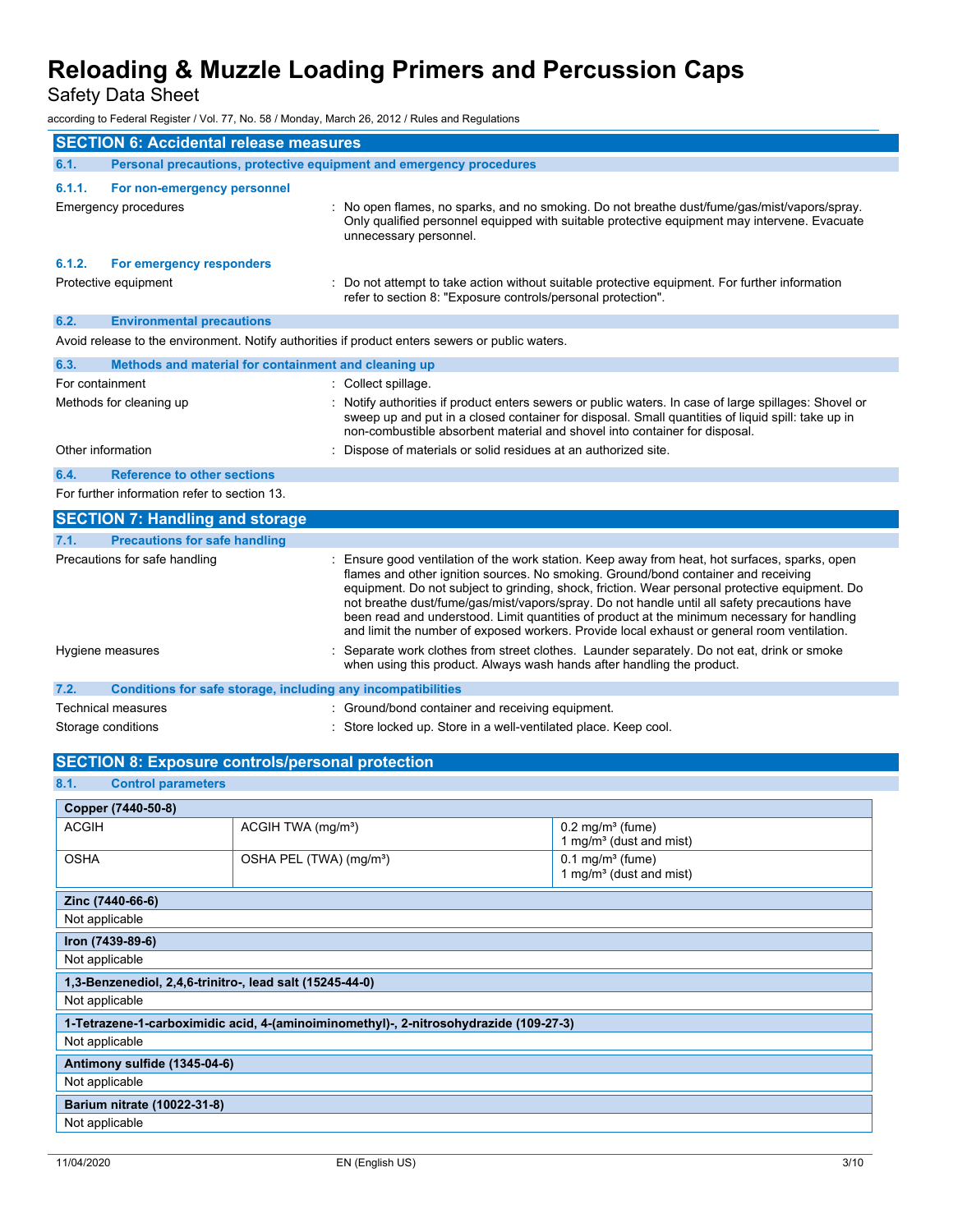Safety Data Sheet

according to Federal Register / Vol. 77, No. 58 / Monday, March 26, 2012 / Rules and Regulations

| 8.2.                                                                 | <b>Appropriate engineering controls</b> |                                                |
|----------------------------------------------------------------------|-----------------------------------------|------------------------------------------------|
|                                                                      | Appropriate engineering controls        | : Ensure good ventilation of the work station. |
|                                                                      | Environmental exposure controls         | : Avoid release to the environment.            |
| 8.3.<br>Individual protection measures/Personal protective equipment |                                         |                                                |
| Hand protection:                                                     |                                         |                                                |

Protective gloves

**Eye protection:**

Safety glasses

### **Skin and body protection:**

Wear suitable protective clothing

# **Respiratory protection:**

In case of insufficient ventilation, wear suitable respiratory equipment

| <b>SECTION 9: Physical and chemical properties</b>            |                   |  |
|---------------------------------------------------------------|-------------------|--|
| Information on basic physical and chemical properties<br>9.1. |                   |  |
| Physical state                                                | Solid             |  |
| Color                                                         | No data available |  |
| Odor                                                          | No data available |  |
| Odor threshold                                                | No data available |  |
| pH                                                            | No data available |  |
| Melting point                                                 | No data available |  |
| Freezing point                                                | Not applicable    |  |
| Boiling point                                                 | No data available |  |
| Flash point                                                   | Not applicable    |  |
| Relative evaporation rate (butyl acetate=1)                   | No data available |  |
| Flammability (solid, gas)                                     | Not flammable.    |  |
| Vapor pressure                                                | No data available |  |
| Relative vapor density at 20 °C                               | No data available |  |
| Relative density                                              | Not applicable    |  |
| Solubility                                                    | No data available |  |
| Log Pow                                                       | No data available |  |
| Auto-ignition temperature                                     | Not applicable    |  |
| Decomposition temperature                                     | No data available |  |
| Viscosity, kinematic                                          | Not applicable    |  |
| Viscosity, dynamic                                            | No data available |  |
| <b>Explosion limits</b>                                       | Not applicable    |  |
| <b>Explosive properties</b>                                   | No data available |  |
| Oxidizing properties                                          | No data available |  |
| 9.2.<br><b>Other information</b>                              |                   |  |
| No additional information available                           |                   |  |

|                                                              | <b>SECTION 10: Stability and reactivity</b> |  |
|--------------------------------------------------------------|---------------------------------------------|--|
| 10.1.                                                        | <b>Reactivity</b>                           |  |
|                                                              | Fire or projection hazard.                  |  |
| 10.2.                                                        | <b>Chemical stability</b>                   |  |
|                                                              | Stable under normal conditions.             |  |
| 10.3.                                                        | <b>Possibility of hazardous reactions</b>   |  |
| No dangerous reactions known under normal conditions of use. |                                             |  |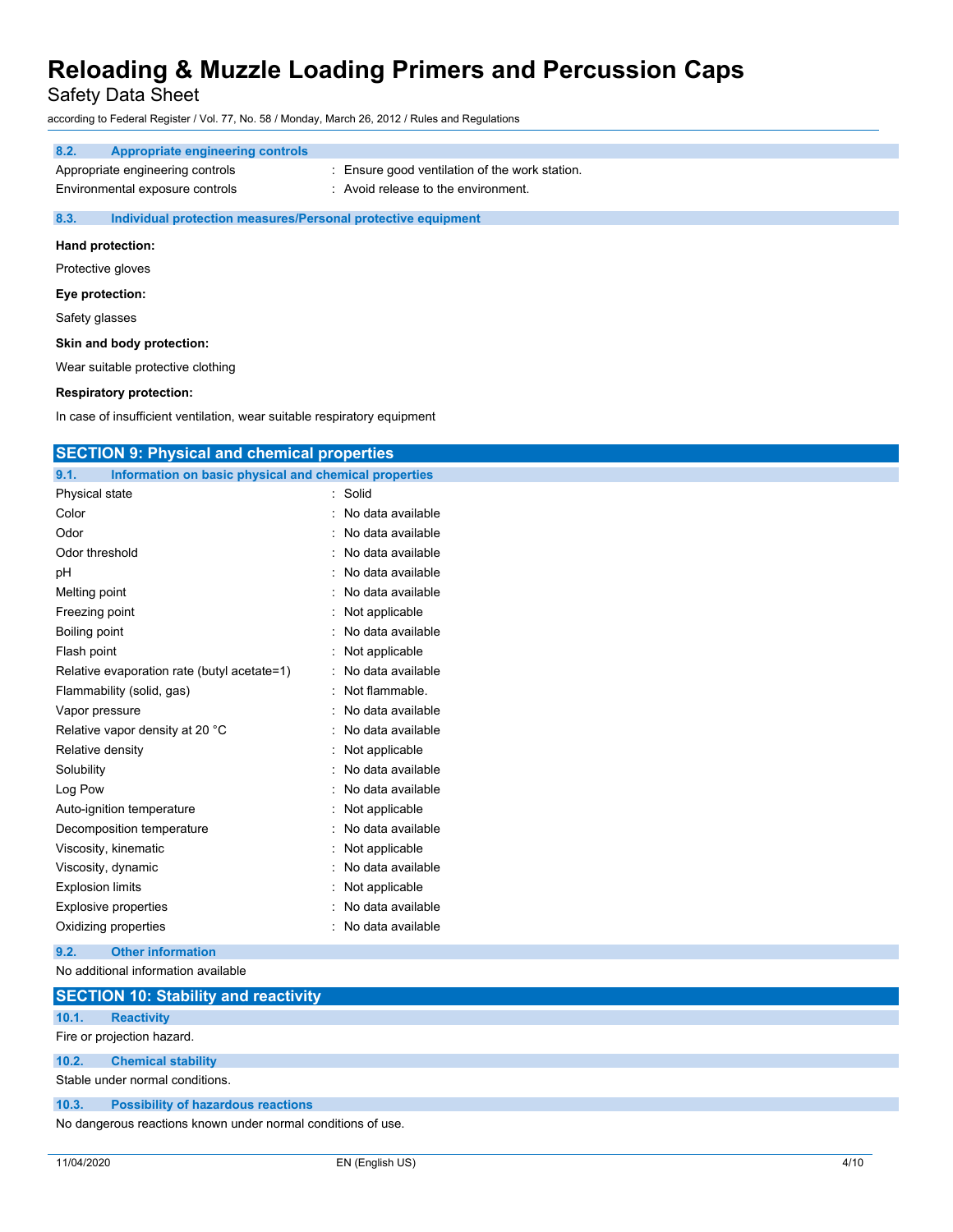Safety Data Sheet

according to Federal Register / Vol. 77, No. 58 / Monday, March 26, 2012 / Rules and Regulations

# **10.4. Conditions to avoid**

Avoid contact with hot surfaces. Heat. No flames, no sparks. Eliminate all sources of ignition.

### **10.5. Incompatible materials**

Strong oxidizing agents.

### **10.6. Hazardous decomposition products**

Under normal conditions of storage and use, hazardous decomposition products should not be produced. On combustion, forms: carbon oxides (CO and CO2).

# **SECTION 11: Toxicological information**

**11.1. Information on toxicological effects**

Acute toxicity **in the case of the Case of Case of the Case of Case of Case of the Case of Case of Case of Case of Case of Case of Case of Case of Case of Case of Case of Case of Case of Case of Case of Case of Case of Cas** 

| 1,3-Benzenediol, 2,4,6-trinitro-, lead salt (15245-44-0) |                       |  |
|----------------------------------------------------------|-----------------------|--|
| ATE US (oral)                                            | 500 mg/kg body weight |  |
| ATE US (dust, mist)                                      | $1.5$ mg/l/4h         |  |
|                                                          |                       |  |
| Antimony sulfide (1345-04-6)                             |                       |  |
| LD50 oral rat                                            | > 2000 mg/kg          |  |
| LD50 dermal rat                                          | > 2000 mg/kg          |  |
| LC50 inhalation rat (mg/l)                               | $> 5.04$ mg/l/4h      |  |
| Barium nitrate (10022-31-8)                              |                       |  |
| LD50 oral rat                                            | 355 mg/kg             |  |
| ATE US (oral)                                            | 355 mg/kg body weight |  |
| ATE US (gases)                                           | 4500 ppmV/4h          |  |
| ATE US (vapors)                                          | 11 mg/l/4h            |  |
| ATE US (dust, mist)                                      | 1.5 mg/l/4h           |  |
| Skin corrosion/irritation                                | : Not classified      |  |
| Serious eye damage/irritation                            | : Not classified      |  |
| Respiratory or skin sensitization                        | : Not classified      |  |
| Germ cell mutagenicity                                   | Not classified        |  |
| Carcinogenicity                                          | : May cause cancer.   |  |

| 1,3-Benzenediol, 2,4,6-trinitro-, lead salt (15245-44-0) |                                                                                                               |  |  |
|----------------------------------------------------------|---------------------------------------------------------------------------------------------------------------|--|--|
| National Toxicology Program (NTP) Status                 | Reasonably anticipated to be Human Carcinogen                                                                 |  |  |
| In OSHA Hazard Communication Carcinogen<br>list          | Yes                                                                                                           |  |  |
| Antimony sulfide (1345-04-6)                             |                                                                                                               |  |  |
| IARC group                                               | 3 - Not classifiable                                                                                          |  |  |
| Reproductive toxicity                                    | : Not classified                                                                                              |  |  |
| STOT-single exposure                                     | : Not classified                                                                                              |  |  |
| STOT-repeated exposure                                   | : May cause damage to organs through prolonged or repeated exposure.                                          |  |  |
| Aspiration hazard                                        | : Not classified                                                                                              |  |  |
| Symptoms/effects<br>Chronic symptoms                     | Not expected to present a significant hazard under anticipated conditions of normal use.<br>May cause cancer. |  |  |

| <b>SECTION 12: Ecological information</b>                                 |
|---------------------------------------------------------------------------|
|                                                                           |
| : Toxic to aguatic life with long lasting effects. Toxic to aguatic life. |
|                                                                           |
| 0.0068 - 0.0156 mg/l (Exposure time: 96 h - Species: Pimephales promelas) |
| 0.03 mg/l (Exposure time: 48 h - Species: Daphnia magna [Static])         |
|                                                                           |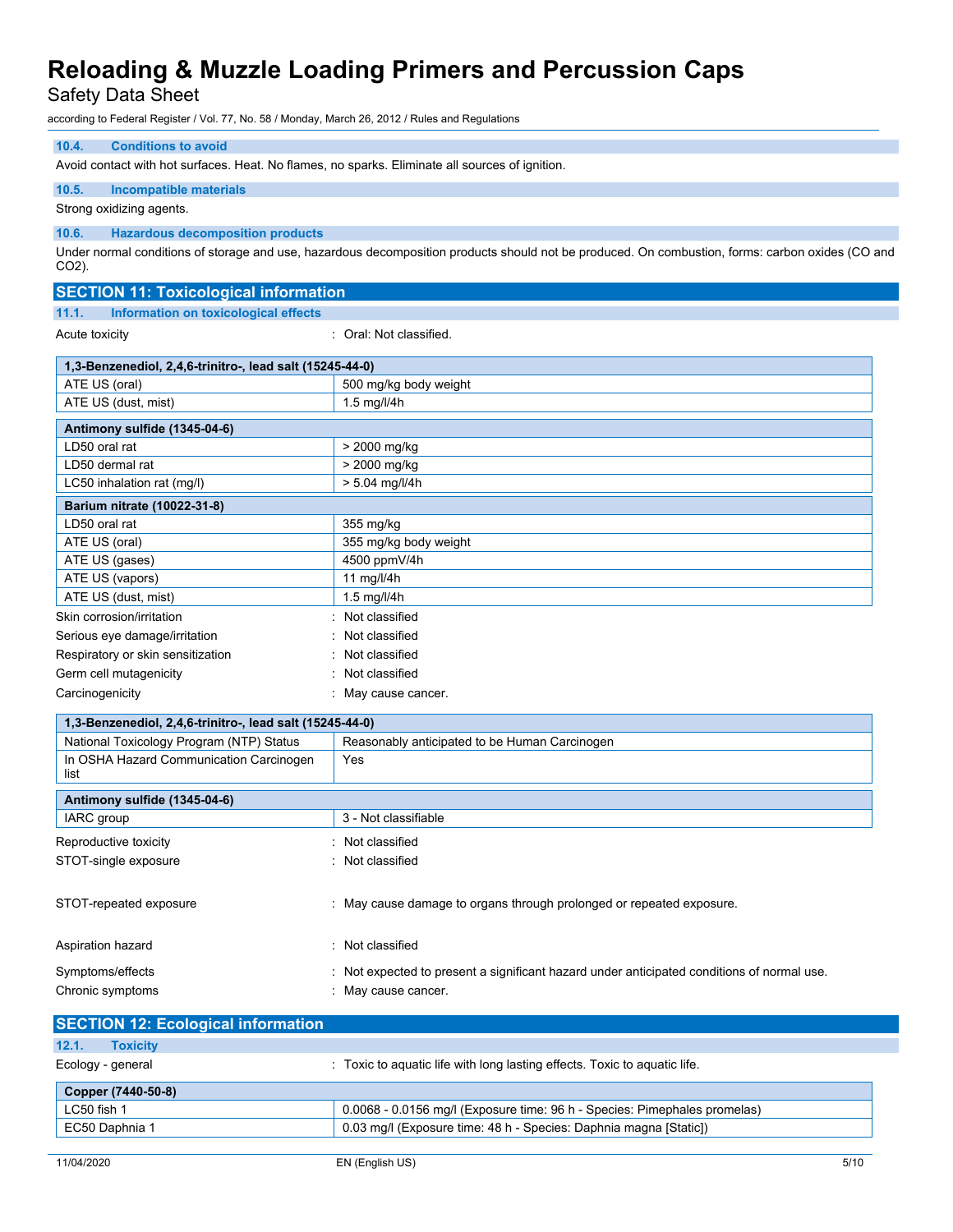Safety Data Sheet

according to Federal Register / Vol. 77, No. 58 / Monday, March 26, 2012 / Rules and Regulations

| $(7440 - 50 - 8)$<br>Copper, |                                                                               |
|------------------------------|-------------------------------------------------------------------------------|
| LC50 fish 2                  | 96 h<br>· Pimephales promelas [static])<br>Species:<br>(Exposure time:<br>. . |

# **12.2. Persistence and degradability Reloading & Muzzle Loading Primers and Percussion Caps**  Persistence and degradability Not established.

| 12.3. | <b>Bioaccumulative potential</b>                                  |                  |  |
|-------|-------------------------------------------------------------------|------------------|--|
|       | <b>Reloading &amp; Muzzle Loading Primers and Percussion Caps</b> |                  |  |
|       | Bioaccumulative potential                                         | Not established. |  |

### **12.4. Mobility in soil**

| <b>Reloading &amp; Muzzle Loading Primers and Percussion Caps</b> |     |
|-------------------------------------------------------------------|-----|
| Ecology - soil                                                    | Not |
|                                                                   |     |

| 12.5. | Other adverse effects    |                 |
|-------|--------------------------|-----------------|
|       | Effect on global warming | Not established |

| <b>SECTION 13: Disposal considerations</b>               |                                                                                               |
|----------------------------------------------------------|-----------------------------------------------------------------------------------------------|
| <b>Disposal methods</b><br>13.1.                         |                                                                                               |
| Waste treatment methods                                  | : Dispose of contents/container in accordance with licensed collector's sorting instructions. |
| Product/Packaging disposal recommendations               | : Dispose in a safe manner in accordance with local/national regulations.                     |
| <b>SECTION 14: Transport information</b>                 |                                                                                               |
| <b>Department of Transportation (DOT)</b>                |                                                                                               |
| In accordance with DOT                                   |                                                                                               |
| Transport document description                           | : UN0044 Primers, cap type, 1.4S                                                              |
| UN-No.(DOT)                                              | : UN0044                                                                                      |
| Proper Shipping Name (DOT)                               | : Primers, cap type                                                                           |
| Class (DOT)                                              | $\div$ 1.4 - Class 1.4 - Explosives (with no significant blast hazard) 49 CFR 173.50          |
| Packing group (DOT)                                      | : None                                                                                        |
| DOT Packaging Non Bulk (49 CFR 173.xxx)                  | $\therefore$ 62                                                                               |
| DOT Packaging Bulk (49 CFR 173.xxx)                      | $:$ None                                                                                      |
| DOT Packaging Exceptions (49 CFR 173.xxx)                | : None                                                                                        |
| DOT Quantity Limitations Passenger aircraft/rail : 25 kg |                                                                                               |

| (49 CFR 173.27)                                                           |                                           |
|---------------------------------------------------------------------------|-------------------------------------------|
| DOT Quantity Limitations Cargo aircraft only (49 : 100 kg)<br>CFR 175.75) |                                           |
| DOT Vessel Stowage Other                                                  | : 25 - Protected from sources of heat     |
| Other information                                                         | : No supplementary information available. |
| <b>Tranenort</b> by eag                                                   |                                           |

### **Transport by sea**

| Transport document description (IMDG) | : UN 0044 PRIMERS, CAP TYPE, $1.4S$ |
|---------------------------------------|-------------------------------------|
| UN-No. (IMDG)                         | : 0044                              |
| Proper Shipping Name (IMDG)           | $\therefore$ PRIMERS, CAP TYPE      |
| Class (IMDG)                          | $: 1 -$ Explosives                  |
| Limited quantities (IMDG)             | : 0                                 |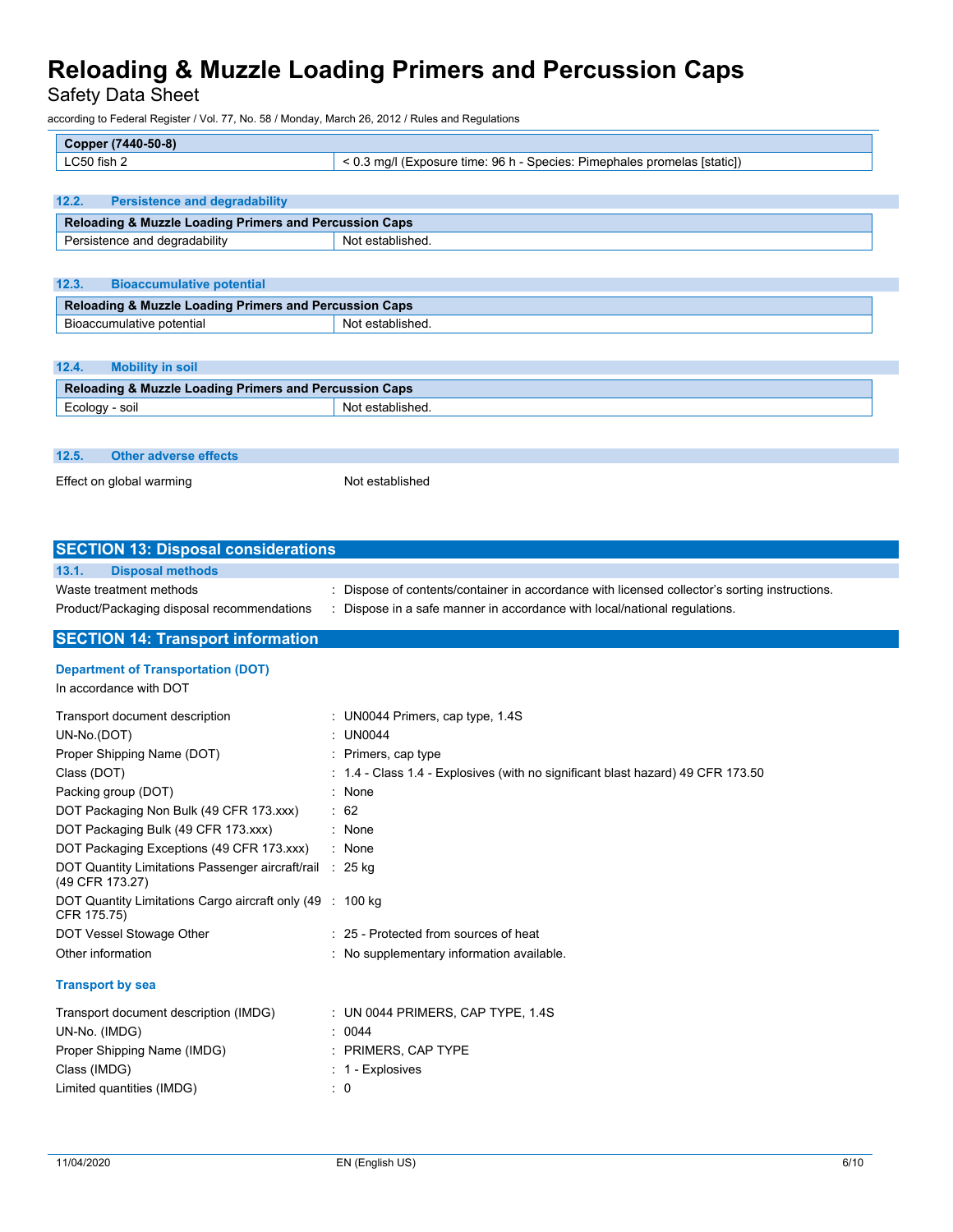Safety Data Sheet

according to Federal Register / Vol. 77, No. 58 / Monday, March 26, 2012 / Rules and Regulations

### **Air transport**

| Transport document description (IATA) | : UN 0044 Primers, cap type, $1.4S$ |
|---------------------------------------|-------------------------------------|
| UN-No. (IATA)                         | : 0044                              |
| Proper Shipping Name (IATA)           | $:$ Primers, cap type               |
| Class (IATA)                          | $: 1 -$ Explosive                   |

| <b>SECTION 15: Regulatory information</b>                         |                                                                                                                                                |  |
|-------------------------------------------------------------------|------------------------------------------------------------------------------------------------------------------------------------------------|--|
| <b>15.1. US Federal regulations</b>                               |                                                                                                                                                |  |
| <b>Reloading &amp; Muzzle Loading Primers and Percussion Caps</b> |                                                                                                                                                |  |
| SARA Section 311/312 Hazard Classes                               | Physical hazard - Explosive<br>Health hazard - Carcinogenicity<br>Health hazard - Specific target organ toxicity (single or repeated exposure) |  |

All components of this product are listed, or excluded from listing, on the United States Environmental Protection Agency Toxic Substances Control Act (TSCA) inventory

Chemical(s) subject to the reporting requirements of Section 313 or Title III of the Superfund Amendments and Reauthorization Act (SARA) of 1986 and 40 CFR Part 372.

| Copper | 7440-50-6<br>$\cap \Lambda$<br>-No<br>UAC | 88%               |
|--------|-------------------------------------------|-------------------|
| Zinc   | 7440-66-6<br>ົ^.<br>-Nc<br>◡<br>.         | 48%<br>$\sqrt{ }$ |

| Copper (7440-50-8) |                                                                                                                                                  |  |
|--------------------|--------------------------------------------------------------------------------------------------------------------------------------------------|--|
| CERCLA RO          | 5000 lb no reporting of releases of this hazardous substance is required if the diameter of the<br>pieces of the solid metal released is >100 um |  |
|                    |                                                                                                                                                  |  |
| Zinc (7440-66-6)   |                                                                                                                                                  |  |

# **15.2. International regulations**

| <b>CANADA</b>                                                                         |
|---------------------------------------------------------------------------------------|
| Copper (7440-50-8)                                                                    |
| Listed on the Canadian DSL (Domestic Substances List)                                 |
| Zinc (7440-66-6)                                                                      |
| Listed on the Canadian DSL (Domestic Substances List)                                 |
| Iron (7439-89-6)                                                                      |
| Listed on the Canadian DSL (Domestic Substances List)                                 |
| 1,3-Benzenediol, 2,4,6-trinitro-, lead salt (15245-44-0)                              |
| Listed on the Canadian DSL (Domestic Substances List)                                 |
| 1-Tetrazene-1-carboximidic acid, 4-(aminoiminomethyl)-, 2-nitrosohydrazide (109-27-3) |
| Listed on the Canadian NDSL (Non-Domestic Substances List)                            |
| Antimony sulfide (1345-04-6)                                                          |
| Listed on the Canadian DSL (Domestic Substances List)                                 |
| Barium nitrate (10022-31-8)                                                           |
| Listed on the Canadian DSL (Domestic Substances List)                                 |
| <b>EU-Regulations</b>                                                                 |
| Copper (7440-50-8)                                                                    |

Listed on the EEC inventory EINECS (European Inventory of Existing Commercial Chemical Substances)

### **Zinc (7440-66-6)**

Listed on the EEC inventory EINECS (European Inventory of Existing Commercial Chemical Substances)

#### **Iron (7439-89-6)**

Listed on the EEC inventory EINECS (European Inventory of Existing Commercial Chemical Substances)

### **1,3-Benzenediol, 2,4,6-trinitro-, lead salt (15245-44-0)**

Listed on the EEC inventory EINECS (European Inventory of Existing Commercial Chemical Substances)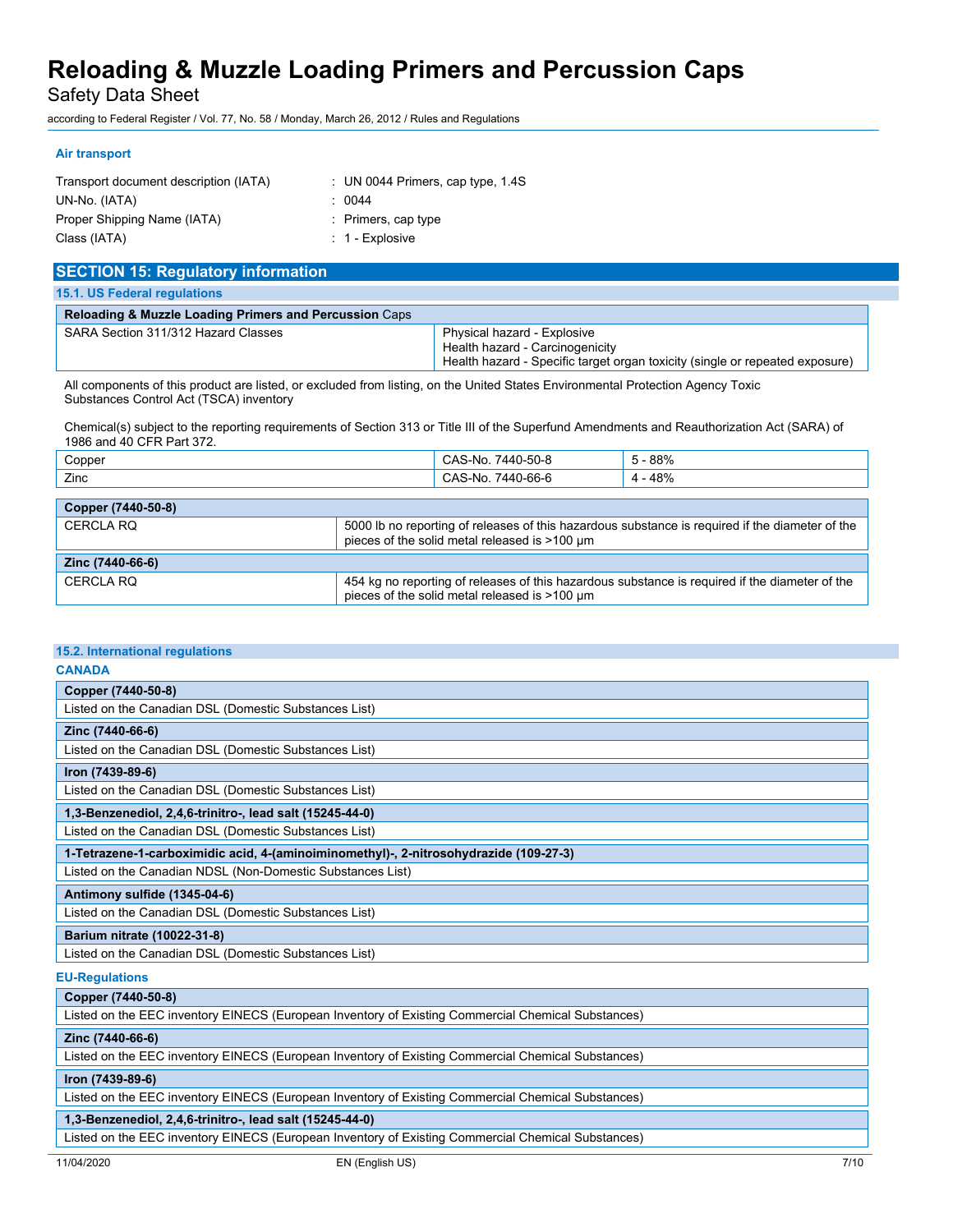Safety Data Sheet

according to Federal Register / Vol. 77, No. 58 / Monday, March 26, 2012 / Rules and Regulations

| 1-Tetrazene-1-carboximidic acid, 4-(aminoiminomethyl)-, 2-nitrosohydrazide (109-27-3) |  |
|---------------------------------------------------------------------------------------|--|
|                                                                                       |  |

Listed on the EEC inventory EINECS (European Inventory of Existing Commercial Chemical Substances)

### **Antimony sulfide (1345-04-6)**

Listed on the EEC inventory EINECS (European Inventory of Existing Commercial Chemical Substances)

#### **Barium nitrate (10022-31-8)**

Listed on the EEC inventory EINECS (European Inventory of Existing Commercial Chemical Substances)

#### **National regulations**

#### **Reloading & Muzzle Loading Primers and Percussion** Caps

All chemical substances in this product are listed in the EPA (Environment Protection Agency) TSCA (Toxic Substances Control Act) Inventory

#### **Copper (7440-50-8)**

Listed on the AICS (Australian Inventory of Chemical Substances) Listed on IECSC (Inventory of Existing Chemical Substances Produced or Imported in China) Listed on the Korean ECL (Existing Chemicals List) Listed on NZIoC (New Zealand Inventory of Chemicals) Listed on PICCS (Philippines Inventory of Chemicals and Chemical Substances) Listed on INSQ (Mexican National Inventory of Chemical Substances) Listed on CICR (Turkish Inventory and Control of Chemicals) Listed on the TCSI (Taiwan Chemical Substance Inventory)

#### **Zinc (7440-66-6)**

Listed on the AICS (Australian Inventory of Chemical Substances) Listed on IECSC (Inventory of Existing Chemical Substances Produced or Imported in China) Listed on the Korean ECL (Existing Chemicals List) Listed on NZIoC (New Zealand Inventory of Chemicals) Listed on PICCS (Philippines Inventory of Chemicals and Chemical Substances) Listed on INSQ (Mexican National Inventory of Chemical Substances) Listed on CICR (Turkish Inventory and Control of Chemicals) Listed on the TCSI (Taiwan Chemical Substance Inventory)

# **Iron (7439-89-6)**

Listed on the AICS (Australian Inventory of Chemical Substances) Listed on IECSC (Inventory of Existing Chemical Substances Produced or Imported in China) Listed on the Korean ECL (Existing Chemicals List) Listed on NZIoC (New Zealand Inventory of Chemicals) Listed on PICCS (Philippines Inventory of Chemicals and Chemical Substances) Listed on INSQ (Mexican National Inventory of Chemical Substances) Listed on CICR (Turkish Inventory and Control of Chemicals) Listed on the TCSI (Taiwan Chemical Substance Inventory)

#### **1,3-Benzenediol, 2,4,6-trinitro-, lead salt (15245-44-0)**

Listed on the AICS (Australian Inventory of Chemical Substances) Listed on the Japanese ENCS (Existing & New Chemical Substances) inventory Listed on the Japanese ISHL (Industrial Safety and Health Law) Listed on the Korean ECL (Existing Chemicals List) Listed on NZIoC (New Zealand Inventory of Chemicals) Japanese Poisonous and Deleterious Substances Control Law Japanese Pollutant Release and Transfer Register Law (PRTR Law) Listed on INSQ (Mexican National Inventory of Chemical Substances) Listed on the TCSI (Taiwan Chemical Substance Inventory)

**1-Tetrazene-1-carboximidic acid, 4-(aminoiminomethyl)-, 2-nitrosohydrazide (109-27-3)**

Listed on the AICS (Australian Inventory of Chemical Substances) Listed on NZIoC (New Zealand Inventory of Chemicals)

#### **Antimony sulfide (1345-04-6)**

Listed on the AICS (Australian Inventory of Chemical Substances) Listed on IECSC (Inventory of Existing Chemical Substances Produced or Imported in China) Listed on the Japanese ENCS (Existing & New Chemical Substances) inventory Listed on the Japanese ISHL (Industrial Safety and Health Law) Listed on the Korean ECL (Existing Chemicals List) Listed on NZIoC (New Zealand Inventory of Chemicals) Listed on PICCS (Philippines Inventory of Chemicals and Chemical Substances) Japanese Pollutant Release and Transfer Register Law (PRTR Law) Listed on INSQ (Mexican National Inventory of Chemical Substances) Listed on CICR (Turkish Inventory and Control of Chemicals) Listed on the TCSI (Taiwan Chemical Substance Inventory)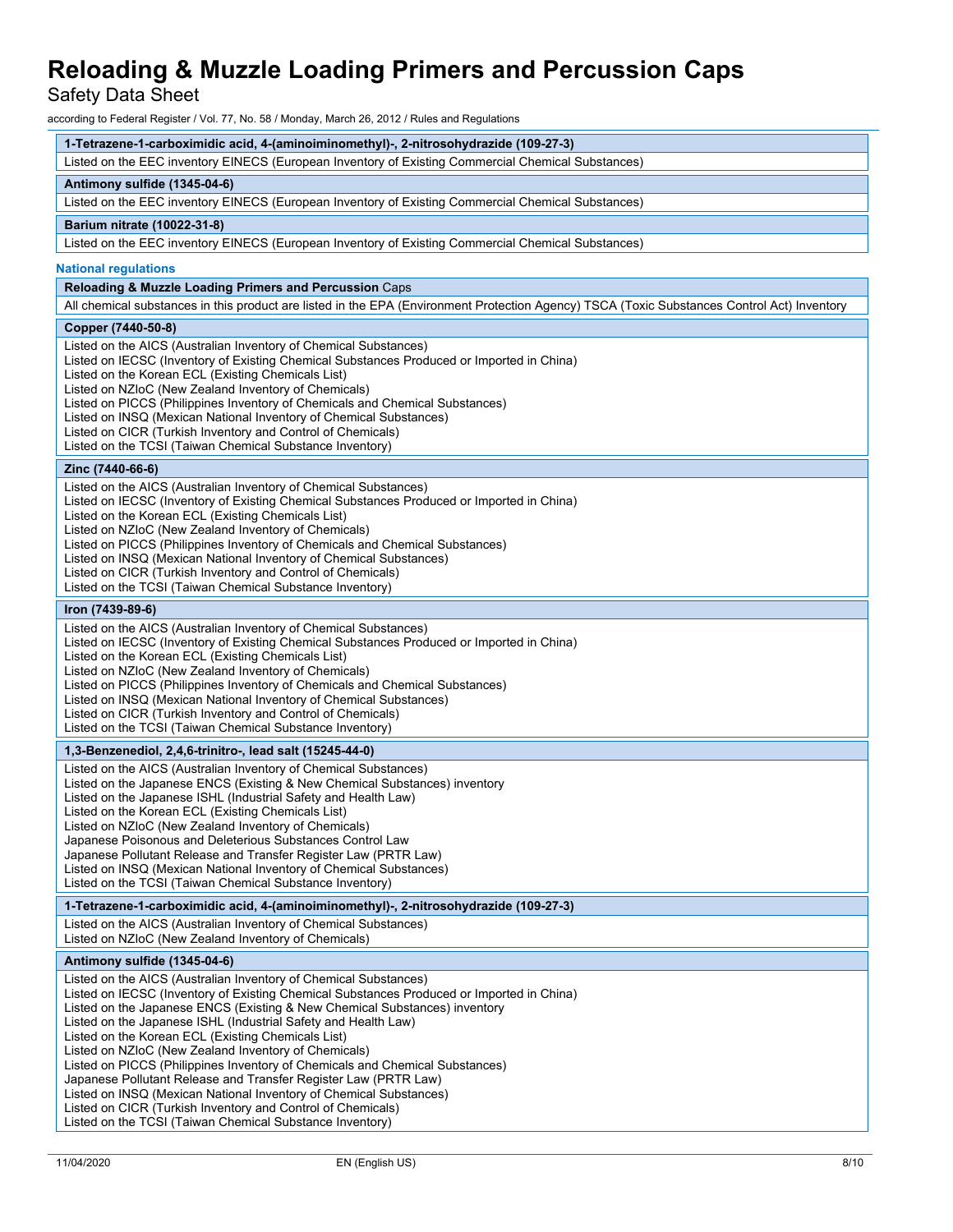Safety Data Sheet

according to Federal Register / Vol. 77, No. 58 / Monday, March 26, 2012 / Rules and Regulations

| Barium nitrate (10022-31-8)                                                               |
|-------------------------------------------------------------------------------------------|
| Listed on the AICS (Australian Inventory of Chemical Substances)                          |
| Listed on IECSC (Inventory of Existing Chemical Substances Produced or Imported in China) |
| Listed on the Japanese ENCS (Existing & New Chemical Substances) inventory                |
| Listed on the Japanese ISHL (Industrial Safety and Health Law)                            |
| Listed on the Korean ECL (Existing Chemicals List)                                        |
| Listed on NZIoC (New Zealand Inventory of Chemicals)                                      |
| Listed on PICCS (Philippines Inventory of Chemicals and Chemical Substances)              |
| Japanese Poisonous and Deleterious Substances Control Law                                 |
| Listed on INSQ (Mexican National Inventory of Chemical Substances)                        |
| Listed on CICR (Turkish Inventory and Control of Chemicals)                               |
| Listed on the TCSI (Taiwan Chemical Substance Inventory)                                  |
| <b>15.3. US State regulations</b>                                                         |

| <b>Reloading &amp; Muzzle Loading Primers and Percussion Caps</b> |                                                                                       |  |
|-------------------------------------------------------------------|---------------------------------------------------------------------------------------|--|
| U.S. - California - Proposition 65 - Other                        | California Proposition 65 - This product does not contain any substances known to the |  |
| information                                                       | state of California to cause cancer, developmental and/or reproductive harm           |  |

|  | Copper (7440-50-8) |
|--|--------------------|
|--|--------------------|

- U.S. Massachusetts Right To Know List
- U.S. New Jersey Right to Know Hazardous Substance List
- U.S. Pennsylvania RTK (Right to Know) Environmental Hazard List
- U.S. Pennsylvania RTK (Right to Know) List

#### **Zinc (7440-66-6)**

- U.S. Massachusetts Right To Know List
- U.S. New Jersey Right to Know Hazardous Substance List
- U.S. Pennsylvania RTK (Right to Know) Environmental Hazard List
- U.S. Pennsylvania RTK (Right to Know) List

### **1,3-Benzenediol, 2,4,6-trinitro-, lead salt (15245-44-0)**

U.S. - Massachusetts - Right To Know List

U.S. - New Jersey - Right to Know Hazardous Substance List

### **Barium nitrate (10022-31-8)**

- U.S. Massachusetts Right To Know List
- U.S. New Jersey Right to Know Hazardous Substance List
- U.S. Pennsylvania RTK (Right to Know) Environmental Hazard List
- U.S. Pennsylvania RTK (Right to Know) List

# **SECTION 16: Other information**

Revision date : 11/04/2020

Other information **interest in the information** in this SDS was obtained from sources which we believe are reliable. However, the information is provided without any warranty, express or implied, regarding its correctness. The conditions or methods of handling, storage, use or disposal of the product are beyond our control and may be beyond our knowledge. For this and other reasons, we do not assume responsibility and expressly disclaim liability for loss, damage or expense arising out of or in any way connected with the handling, storage, use or disposal of the product. This SDS was prepared and is to be used only for this product. If the product is used as a component in another product, this SDS information may not be applicable.